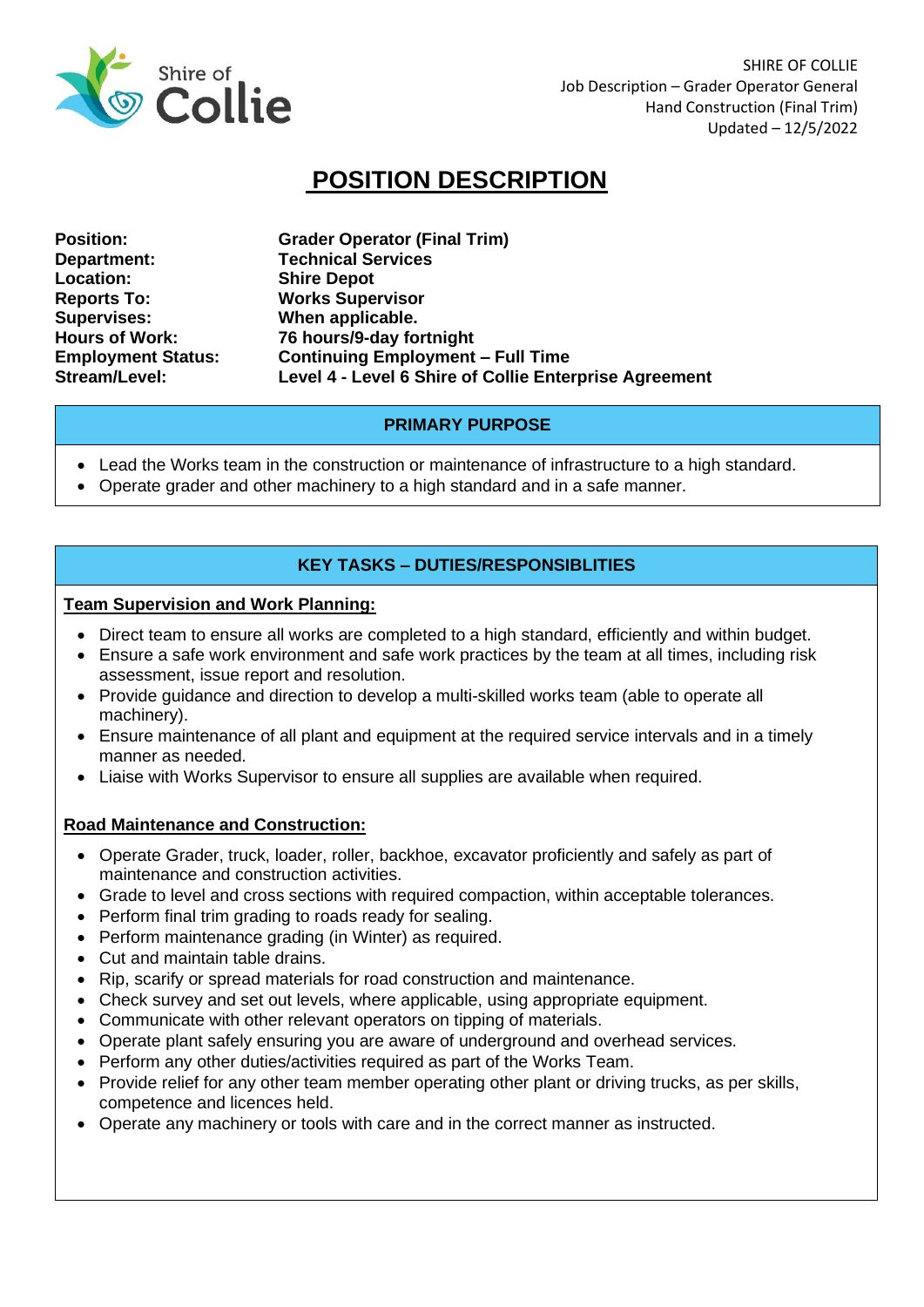

## **Labouring/General Duties**:

- Perform any labouring or maintenance duties in the Workshop, Garden and Waste Facility as and when required, in order to achieve department objectives.
- Perform routine plant maintenance duties as required.
- Maintain and accurately complete records of work and timesheets.

## **Behaviour and Conduct:**

- Perform duties efficiently, responsibly, and ethically and in accordance with the Shire's Code of Conduct.
- Contribute positively to the team and support the team's efforts
- Actively participate in the Risk Management program, Organisational Performance Review and Evaluation Program.

## **Occupational Health & Safety and Risk Management:**

- Comply with the Shire's Risk Management and OHS procedures
- Actively participate in the Continuous Improvement Program.
- Take responsibility for your own health, safety and fitness at work
- Perform work in a safe and healthy manner and abide by all Shire and legislative safe work procedures, instructions and Injury and Safety Management Practices.
- Store and maintain safety items or equipment in the proper manner, as instructed.
- Ensure your actions do not endanger others in the workplace.
- Correct or report unsafe situations and use safety equipment and devices as specified.
- Participate in all safety activities to ensure the safety and health of staff is maintained.

| <b>Personal Qualifications</b>                    |                                                                                                                                                                                                                                                                                                                                                                                                                                                                                                                           |  |
|---------------------------------------------------|---------------------------------------------------------------------------------------------------------------------------------------------------------------------------------------------------------------------------------------------------------------------------------------------------------------------------------------------------------------------------------------------------------------------------------------------------------------------------------------------------------------------------|--|
| <b>Experience &amp;</b><br>Qualifications         | • At least two years previous experience in a similar workplace position<br>operating a Grader.<br>• Current HR Class licence.<br>Plant knowledge and experience.<br>$\bullet$<br>Extension experience in plant operation/road construction.                                                                                                                                                                                                                                                                              |  |
| <b>Employee Safety</b><br><b>Responsibilities</b> | Employees have an important role to play in helping the Shire of Collie achieve<br>its desired excellence in health, safety and welfare.<br>In the own interests, and as a legal obligation, all employees therefore have a<br>responsibility to ensure that nothing is done to make health and safety<br>provisions less effective. They must:<br>• Take responsible care to protect their own health and safety at work.<br>• Ensure that they do not endanger any other person through any act or<br>omission at work. |  |
|                                                   | Report property damage, accidents, injuries, and near-accidents to their<br>٠<br>supervisors as soon as possible after the event.<br>• Ensure that correct use is made of all equipment provided for health and<br>safety purposes.                                                                                                                                                                                                                                                                                       |  |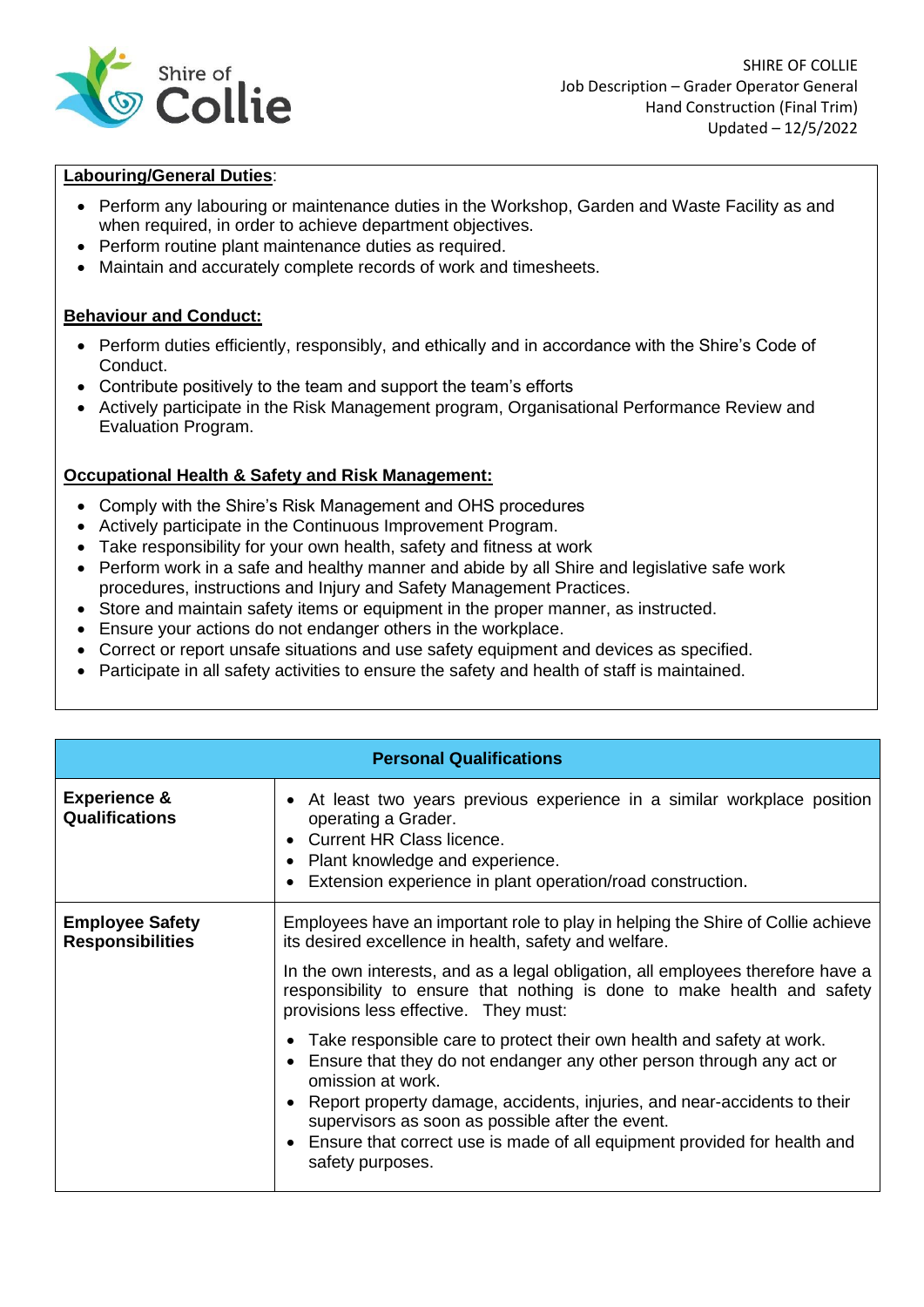

|                                                                          | • Obey all instructions, such as policies and procedures issued to protect<br>their own personal health and safety, and the health and safety of others.<br>• Report or make such recommendations to their supervisors as they deem<br>necessary to avoid, eliminate or minimise any hazards of which they are<br>aware regarding conditions or methods.<br>Ensure that they are not by the consumption of alcohol or a drug, in such<br>a state to endanger their own safety at work or the safety of any other<br>person at work.<br>• Keep their work are tidy.                                                                                                                                                                                                                                                                                                                                                                                                                                                                                                                                                                                                                                                                                     |
|--------------------------------------------------------------------------|--------------------------------------------------------------------------------------------------------------------------------------------------------------------------------------------------------------------------------------------------------------------------------------------------------------------------------------------------------------------------------------------------------------------------------------------------------------------------------------------------------------------------------------------------------------------------------------------------------------------------------------------------------------------------------------------------------------------------------------------------------------------------------------------------------------------------------------------------------------------------------------------------------------------------------------------------------------------------------------------------------------------------------------------------------------------------------------------------------------------------------------------------------------------------------------------------------------------------------------------------------|
| <b>Required Skills and</b><br><b>Attributes to perform</b><br>this role: | <b>Essential Criteria</b><br><b>General</b><br>Ability to physically perform duties as outlined above (and willingness to<br>perform a Medical Examination to confirm).<br><b>Experience and Knowledge</b><br>• Possession of a current HR licence, (HC preferred)<br>• Advanced skills and demonstrated experience expertly and safely<br>operating Grader to a final trim standard and other plant.<br>• Good knowledge of water binding, concrete and paving techniques, road<br>construction and drainage techniques, floodway's and environmental<br>guidelines in a rural environment.<br>Experience in the routine maintenance of road plant and equipment.<br>• Knowledge of Occupational Safety and Health principles and how to work<br>within Equal Opportunity requirements<br><b>Skills, Abilities and Qualities</b><br>Ability to lead and supervise a road construction team.<br>Ability to translate design levels and read road/drainage construction<br>plans.<br><b>Desirable Skills</b><br>Knowledge of the operation of other road construction plant and<br>$\bullet$<br>machinery (eg backhoe, bobcat, loader, excavator)<br>Previous experience working at a local government in the Works Section.<br>First Aid qualification |
| <b>Training</b>                                                          | Willingness and aptitude to undertake further training.                                                                                                                                                                                                                                                                                                                                                                                                                                                                                                                                                                                                                                                                                                                                                                                                                                                                                                                                                                                                                                                                                                                                                                                                |

| <b>REMUNERATION PACKAGE</b> |                                                                                      |  |
|-----------------------------|--------------------------------------------------------------------------------------|--|
| Position                    | <b>Grader Operator (Final Trim)</b>                                                  |  |
| <b>Employment Category</b>  | Continuing Employment - Full Time<br>Clause 7.3.1 Shire of Enterprise Agreement 2017 |  |